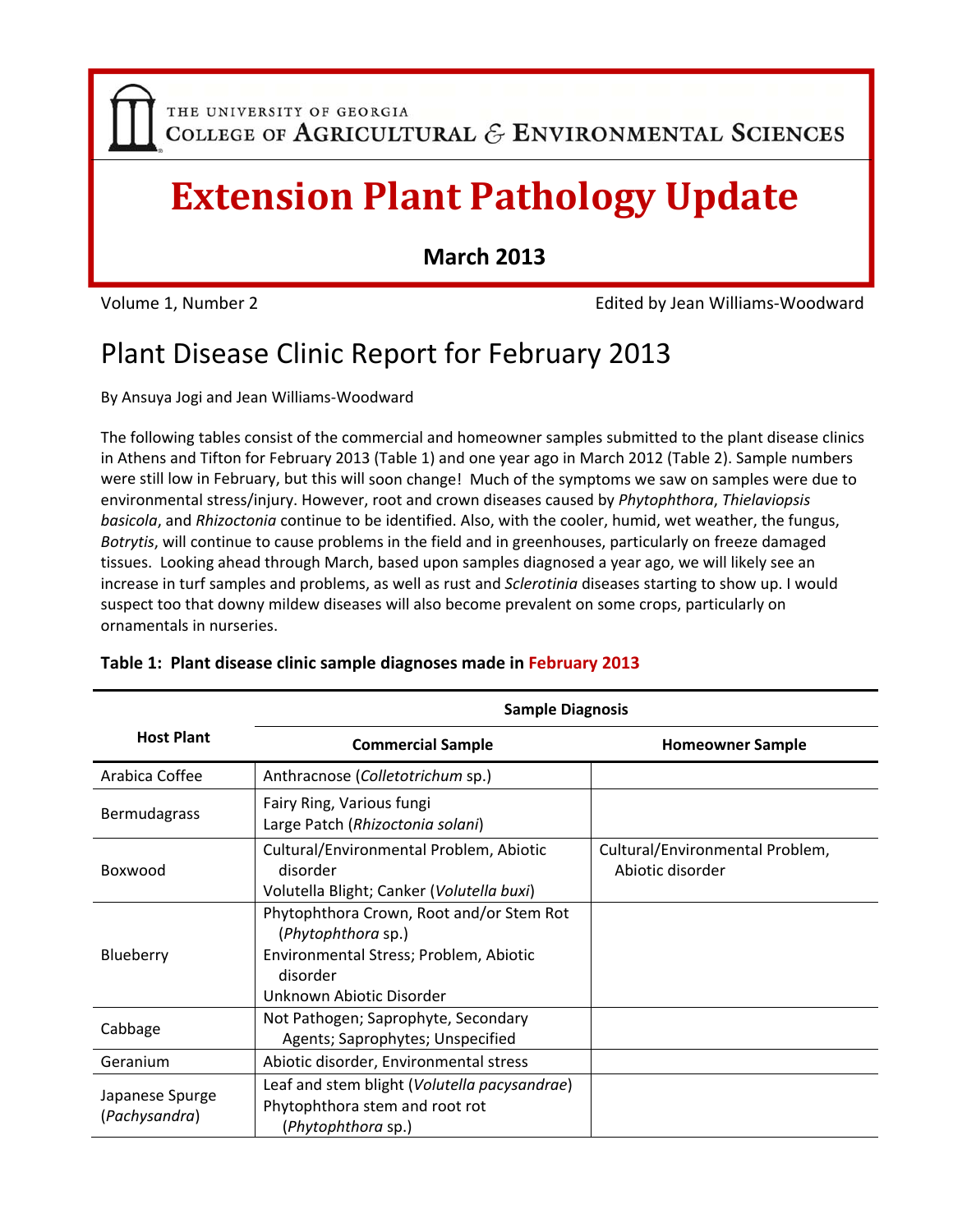| Loropetalum                                   | Salt Damage, Abiotic disorder                                                                                                            |                         |
|-----------------------------------------------|------------------------------------------------------------------------------------------------------------------------------------------|-------------------------|
| Onion                                         | Botrytis Blight (Botrytis sp.)<br>Botrytis rot (Botrytis allii)<br>Stemphylium Leaf Spot (Stemphylium sp.)                               |                         |
| Pecan                                         | Unknown Agent                                                                                                                            |                         |
| Pepper                                        | Abiotic disorder                                                                                                                         |                         |
| Pondberry (Lindera)                           | Sooty Mold, Unidentified Fungus                                                                                                          |                         |
| Rhododendron                                  | Oedema (Edema), Abiotic disorder                                                                                                         |                         |
| <b>Rye Grass</b>                              | No Pathogen Found<br>Cultural/Environmental Problem, Abiotic<br>disorder                                                                 |                         |
| Squash                                        | Abiotic disorder                                                                                                                         |                         |
| Strawberry                                    | Boron Toxicity, Abiotic disorder                                                                                                         |                         |
| Tobacco                                       | Black Root Rot (Thielaviopsis basicola)                                                                                                  |                         |
| Tomato                                        |                                                                                                                                          | Rust Mites, Order Acari |
| <b>Unidentified Host</b><br>(think it is oak) | Wood Rot Fungus ( <i>Inonotus</i> sp./spp.)                                                                                              |                         |
| Watermelon                                    | Gummy Stem Blight, [Didymella bryonae<br>(ana. Phoma cucurbitacearum)]<br>Fusarium Wilt (Fusarium oxysporum)                             |                         |
| Wheat                                         | Powdery Mildew (Erysiphe sp./spp.)<br>Insects, Class Insecta<br>No Pathogen Found<br>Cultural/Environmental Problem, Abiotic<br>disorder |                         |

### **Table 2: Plant disease samples diagnoses from A YEAR AGO – March 2012**

|                     | <b>Sample Diagnosis</b>                                                                                                                                                                                                                                                                                                                                                                                                                   |                         |  |
|---------------------|-------------------------------------------------------------------------------------------------------------------------------------------------------------------------------------------------------------------------------------------------------------------------------------------------------------------------------------------------------------------------------------------------------------------------------------------|-------------------------|--|
| <b>Host Plant</b>   | <b>Commercial Sample</b>                                                                                                                                                                                                                                                                                                                                                                                                                  | <b>Homeowner Sample</b> |  |
| Azalea              | No Pathogen Found                                                                                                                                                                                                                                                                                                                                                                                                                         | No Pathogen Found       |  |
| <b>Bentgrass</b>    | Anthracnose (Colletotrichum cereale)                                                                                                                                                                                                                                                                                                                                                                                                      |                         |  |
| <b>Bermudagrass</b> | Rhizoctonia Stem and Root Rot (Rhizoctonia sp.)<br>Root Decline of Warm Season Grasses,<br>Gaeumannomyces graminis var. graminis<br>Fairy Ring, Various fungi<br>Large Patch (Rhizoctonia solani)<br>Pink Snow Mold; Fusarium Patch,<br>[Monographella (Microdochium) nivalis<br>(nivale) nivalis]<br>Bipolaris Leaf Spot (Cochliobolus setariae)<br>Melting Out (Drechslera sp./spp.)<br>Environmental Stress; Problem, Abiotic disorder |                         |  |
| Blackberry          | Cane and Leaf Rust (Kuehneola sp./spp.)                                                                                                                                                                                                                                                                                                                                                                                                   |                         |  |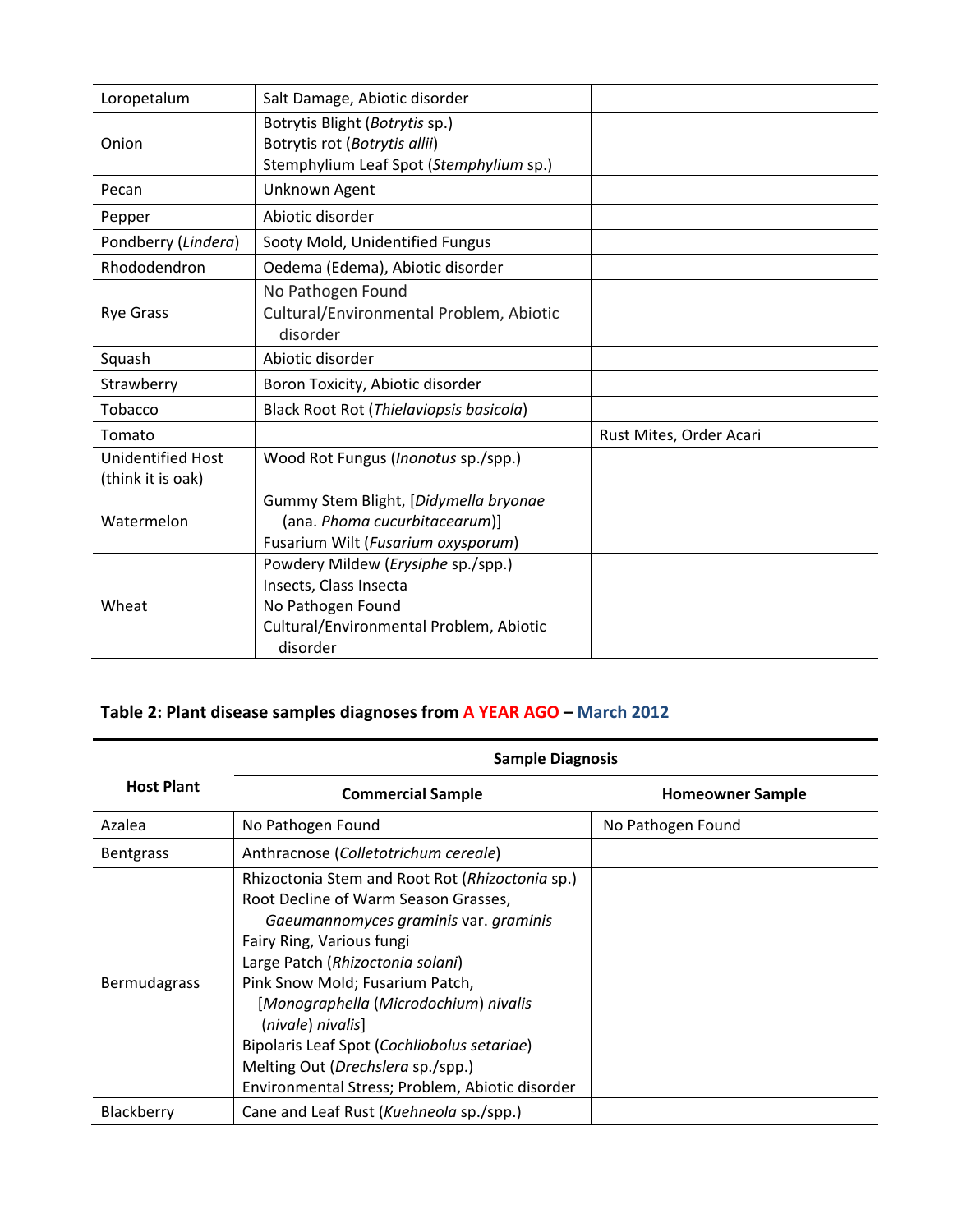| Blueberry       | Hemlock-Blueberry Rust (Thekopsora minima)<br>Canker, Dieback; Leaf Blight (Fusicoccum sp.)<br>Freeze; Frost; Cold Damage, Abiotic disorder<br>Abiotic disorder                                                                                                                                                       |                                                                                                                                                                                                                              |
|-----------------|-----------------------------------------------------------------------------------------------------------------------------------------------------------------------------------------------------------------------------------------------------------------------------------------------------------------------|------------------------------------------------------------------------------------------------------------------------------------------------------------------------------------------------------------------------------|
| Boxwood         | Phytophthora Crown, Root and/or Stem Rot<br>(Phytophthora sp.)<br>Pythium Root and/or Crown Rot (Pythium sp.)<br>Cultural/Environmental Problem, Abiotic<br>disorder<br>Insufficient Sample, Identification Analysis<br>No Pathogen Found                                                                             | Crown and Root Rot, Phytophthora sp.<br>Insect Damage, Unidentified Insect<br>Chemical Injury, Abiotic disorder<br>Cultural/Environmental Problem,<br>Abiotic disorder<br>Environmental Stress; Problem,<br>Abiotic disorder |
| Cabbage         | Unknown, General                                                                                                                                                                                                                                                                                                      | Unknown Abiotic Disorder                                                                                                                                                                                                     |
| Camellia        |                                                                                                                                                                                                                                                                                                                       | Unknown Abiotic Disorder                                                                                                                                                                                                     |
| Cantaloupe      | Gummy Stem Blight [Didymella bryonae (ana.<br>Phoma cucurbitacearum)]                                                                                                                                                                                                                                                 |                                                                                                                                                                                                                              |
| Carrot          | Unknown, General                                                                                                                                                                                                                                                                                                      |                                                                                                                                                                                                                              |
| Centipede       | Large Patch (Rhizoctonia solani)<br>Root Decline of Warm Season Grasses,<br>(Gaeumannomyces graminis var. graminis)<br>Fairy Ring, Various fungi<br>Decline; Dieback, Abiotic disorder<br>Environmental Stress; Problem, Abiotic disorder<br>Cultural/Environmental Problem, Abiotic<br>disorder<br>No Pathogen Found | Rhizoctonia Blight, Rhizoctonia solani<br>Cultural/Environmental Problem,<br>Abiotic disorder                                                                                                                                |
| Cherry          |                                                                                                                                                                                                                                                                                                                       | Wound Canker, Abiotic disorder                                                                                                                                                                                               |
| Cryptomeria     |                                                                                                                                                                                                                                                                                                                       | Cultural/Environmental Problem,<br>Abiotic disorder                                                                                                                                                                          |
| Fescue          |                                                                                                                                                                                                                                                                                                                       | No Pathogen Found                                                                                                                                                                                                            |
| Geranium        | No Pathogen Found                                                                                                                                                                                                                                                                                                     |                                                                                                                                                                                                                              |
| Holly           | No Pathogen Found                                                                                                                                                                                                                                                                                                     |                                                                                                                                                                                                                              |
| Juniper         | No Pathogen Found                                                                                                                                                                                                                                                                                                     |                                                                                                                                                                                                                              |
| Leucothoe       |                                                                                                                                                                                                                                                                                                                       | Environmental Stress; Problem,<br>Abiotic disorder                                                                                                                                                                           |
| Leyland Cypress |                                                                                                                                                                                                                                                                                                                       | Environmental Stress; Problem,<br>Abiotic disorder                                                                                                                                                                           |
| Ligustrum       | Thrips, Thrips sp./spp.                                                                                                                                                                                                                                                                                               |                                                                                                                                                                                                                              |
| Lilac           |                                                                                                                                                                                                                                                                                                                       | White Peach Scale (Pseudaulacaspis<br>pentagona)                                                                                                                                                                             |
| Loquat          | Anthracnose; Colletotrichum Leaf Spot,<br>(Colletotrichum sp./spp.)                                                                                                                                                                                                                                                   |                                                                                                                                                                                                                              |
| Magnolia        |                                                                                                                                                                                                                                                                                                                       | Sooty Mold, Unidentified Fungus                                                                                                                                                                                              |
| Oats            | No Pathogen Found                                                                                                                                                                                                                                                                                                     |                                                                                                                                                                                                                              |
| Pansy           |                                                                                                                                                                                                                                                                                                                       | Unknown, General<br>Environmental Stress; Problem,<br>Abiotic disorder                                                                                                                                                       |
| Pea             | Rhizoctonia Root; Crown Rot, (Rhizoctonia sp.)                                                                                                                                                                                                                                                                        |                                                                                                                                                                                                                              |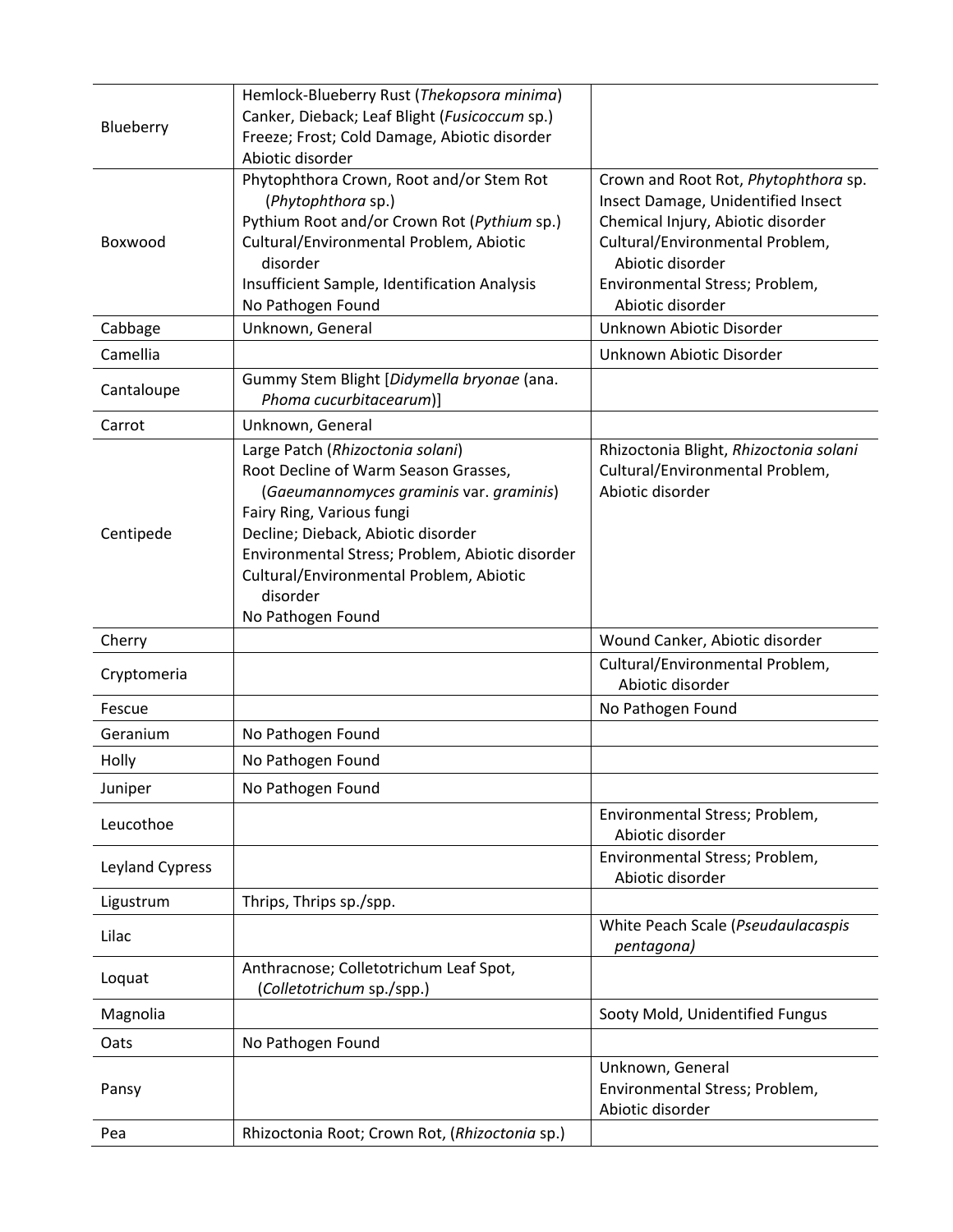| Potato           | Herbicide Injury; Exposure, Abiotic disorder                                                                                                                                                                                |                                                                                         |
|------------------|-----------------------------------------------------------------------------------------------------------------------------------------------------------------------------------------------------------------------------|-----------------------------------------------------------------------------------------|
| Rhododendron     |                                                                                                                                                                                                                             | Insect Damage, Unidentified Insect                                                      |
| Squash           | Phytophthora Crown, Root and/or Stem Rot,<br>(Phytophthora sp./spp.)                                                                                                                                                        |                                                                                         |
| St Augstinegrass | Root Decline of Warm Season Grasses,<br>(Gaeumannomyces graminis var. graminis)<br>No Pathogen Found                                                                                                                        |                                                                                         |
| Strawberry       | Phomopsis Leaf Blight, (Phomopsis obscurans)<br>Pythiaceous Root Rot, Family Pythiaceae<br>Phytophthora Crown, Root and/or Stem Rot,<br>(Phytophthora sp./spp.)<br>Rhizoctonia Root Rot (Rhizoctonia sp./spp.)              |                                                                                         |
| Tobacco          | Black Root Rot, (Thielaviopsis basicola)<br>Pythium Damping Off, (Pythium sp./spp.)<br>Sclerotinia Rot, (Sclerotinia sclerotiorum)<br>Collar Rot, (Sclerotinia sp./spp.)<br>No Pathogen Found                               |                                                                                         |
| Turnip           |                                                                                                                                                                                                                             | White Leaf Spot; Gray Stem,<br>[Mycosphaerella (ana.<br>Pseudocercosporella capsellae)] |
| Viburnum         | No Pathogen Found                                                                                                                                                                                                           |                                                                                         |
| Watermelon       | Gummy Stem Blight, [Didymella bryonae (ana.<br>Phoma cucurbitacearum) ]<br>Fusarium Wilt, (Fusarium oxysporum)<br>No Pathogen Found<br>Abiotic disorder                                                                     |                                                                                         |
| Wheat            | Rhizoctonia Root; Crown Rot (Rhizoctonia sp.)<br>Pythium Root and/or Crown Rot (Pythium sp.)<br>Powdery Mildew (Erysiphe sp.)<br>No Pathogen Found<br>Not Pathogen; Saprophyte, Secondary Agents;<br>Saprophytes; Unspecif. |                                                                                         |
| Zoysia           | No Pathogen Found<br>Insufficient Sample, Identification Analysis                                                                                                                                                           | Environmental Stress; Problem,<br>Abiotic disorder                                      |

#### **Update: Extension Plant Pathology**

### Clarification on where to send samples and who to contact

As a reminder, all **small grains** disease physical samples should be sent to the Plant Disease Clinic **in Athens**.

And, **Dr. Alfredo Martinez** handles **commercial** turf questions, sample diagnosis and management recommendations. **Homeowner** turf questions, sample diagnosis and management recommendations are handled by **Dr. Elizabeth Little**. Please direct your home landscape turf questions to Elizabeth at elittle@uga.edu or 706‐542‐4774.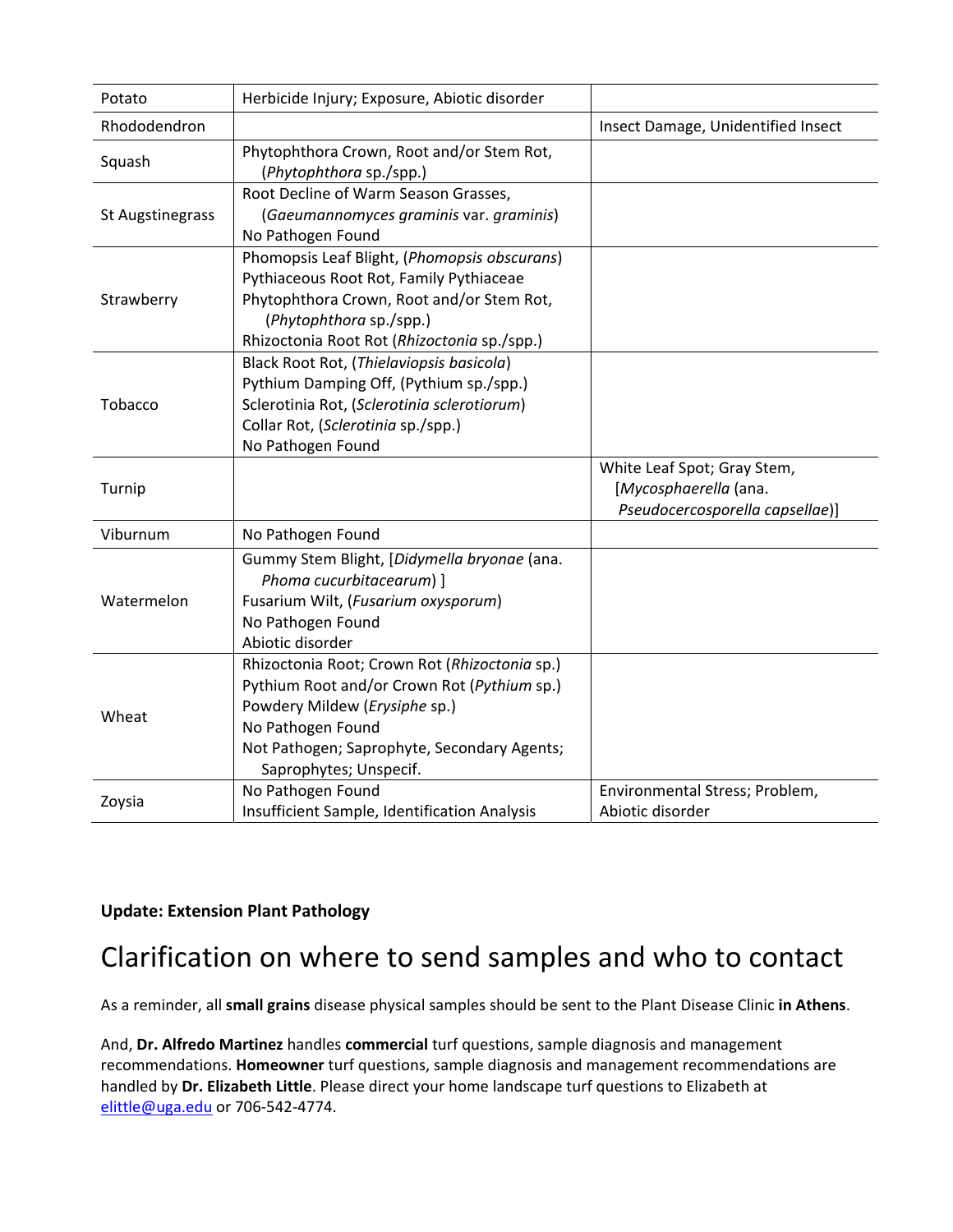#### **Update: Home Gardens**

### Bloom Time is Brown Rot Time in Home Orchards

By Elizabeth Little

March is bloom time for many fruit trees but is also the time to think about pests that impact fruit production later in the season. Brown rot disease is caused by the fungus *Monilinia fructicola* and is the most important disease of stone fruits (peach, plum, cherry) in the eastern United States. Together with an insect pest called the plum cucurlio, brown rot often prevents the successful production of peaches, plums, and other stone fruits in the home orchard. Even though we are known as the Peach State, peaches need intensive management and can be a challenge for the home orchardist. Some plum varieties may bring more success although plums are also prone to brown rot. Cherries and apricots are not at all adapted to the climate in Georgia.

Management of brown rot starts with good orchard sanitation. Remove and destroy all old fruit from the tree and from the ground as soon as possible. The old fruit are a common source of the fungus for bloom infections. Prompt removal of any dropped immature fruit during the season will help with plum cucurlio management. Proper pruning removes old blighted wood and opens up the tree canopy for better air circulation. Placing the trees in an open site also increases air circulation and decreases the humid conditions necessary for fruit infections.

The fungus attacks the blooms and, later in the season, the ripening fruit. Reducing bloom infections reduces later fruit rot. Proper application of pesticides in the home setting may be difficult and if the grower wishes to apply fungicides only when most needed, the bloom and fruit ripening periods should be targeted. A bloom spray is important if brown rot has been a problem in the past. Coppers and lime-sulfur are organic choices but may burn the foliage after bloom. Captan is an old standby and works well, especially if good coverage can be achieved. Immunox (myclobutanil) is a systemic fungicide that may be more effective. However, repeated use of Immunox can decrease effectiveness, so this compound is best used when it is most needed, such as once during bloom, especially if weather is wet, and once again as a pre harvest spray. A few more repeat fungicide applications with Captan can be made at weekly intervals after bloom but are not as essential as the bloom spray. Pre harvest sprays (as the fruit is ripening) are also important for control of brown rot. Insecticidal sprays are often needed after bloom to manage the plum cucurlio. See the 2013



**Brown rot on ripening fruit (above) and infected flower and twig (below)** (images courtesy of Harald Scherm)



Homeowner Edition of the Georgia Pest Management Handbook for more information.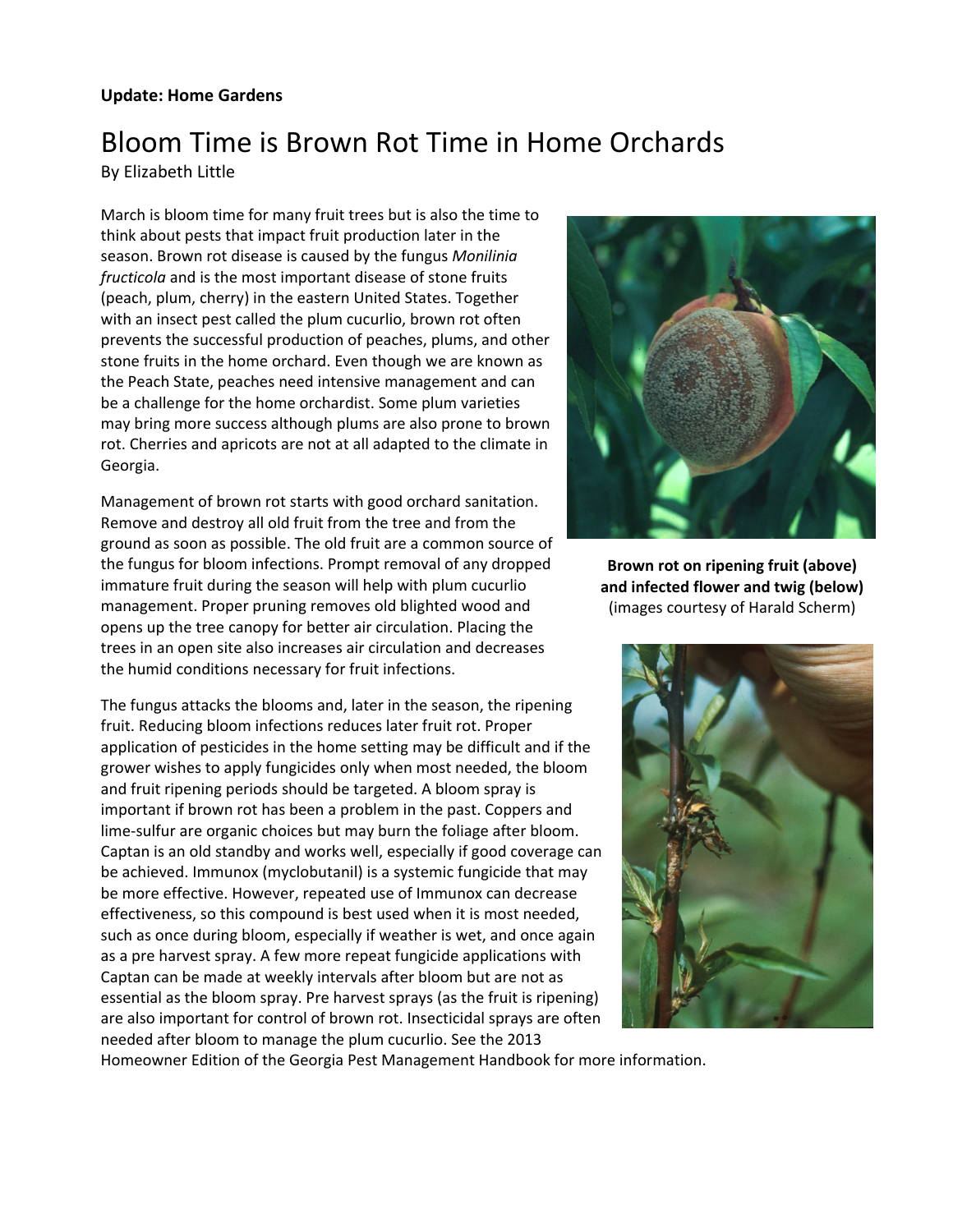#### **Update: Strawberries**

## Freeze injury to strawberries **By Phil Brannen**

I received this photo of malformed strawberry fruit. This is most likely related to cold injury, but boron deficiency could also be involved. To rule out boron deficiency, producers should take tissue samples and send these to the soils lab for testing. In the book, Integrated Pest Management for Strawberries (University of California Agricultural and Natural Resources Publication 3351), the authors show a virtually identical cold‐ injury photo. They further indicate "Low temperatures during early fruit development can cause severe distortion that may be confused with lygus injury. Achenes in areas of the fruit that did



not grow because of low-temperature injury are much smaller than achenes on parts of the fruit that did grow. This is also true of achenes on fruit distorted by boron deficiency, but in the case of boron deficiency, foliar symptoms would also be present too. When injury is caused by lygus bugs, achenes in affected areas are about the same size as achenes in the rest of the fruit."

Please share this information with your strawberry producers, as we will likely see more of this injury symptom due to the recent freezes. Again, it would be wise to rule out nutrient deficiency as well, but this is most likely cold injury.

#### **Update: Blueberries**

### Mummy Berry Management with Indar By Phil Brannen

I sent the following out last fall through the blueberry Google group, but as we are truly entering the height of the rabbiteye bloom, it would be a good idea to review this information once more.

From numerous research trials, the utility of fenbuconazole (Indar), a DMI fungicide, for management of mummy berry is very clear. It is among our best labeled fungicides for management of mummy berry disease of blueberry. We have generally observed good to excellent mummy berry control when using Indar. However, recent research by Sara Thomas (Dr. Harald Scherm's lab) has indicated that fenbuconazole would need to be applied every five days to give full protection of blooms from mummy berry infections. The Indar label specifies: "For mummy berry and phomopsis twig blight, begin applications at early green tip and make subsequent applications at intervals of 8 to 14 days." Previously, triforine (Funginex; no longer registered) gave better curative and protective coverage, and we could still use additional products with better duration of activity than those currently on the market.

In a recent report, Sara indicated that "both fungicides [Indar and Funginex] provided excellent protection to flowers at anthesis [flower fully open and functional] during fungicide application. Fenbuconazole also protected flowers up to 2 days before and 2.5 days after anthesis, giving a 4.5‐day protection window. In contrast, triforine was effective for 12.5 days, extending from 6 days before to 6.5 days after anthesis."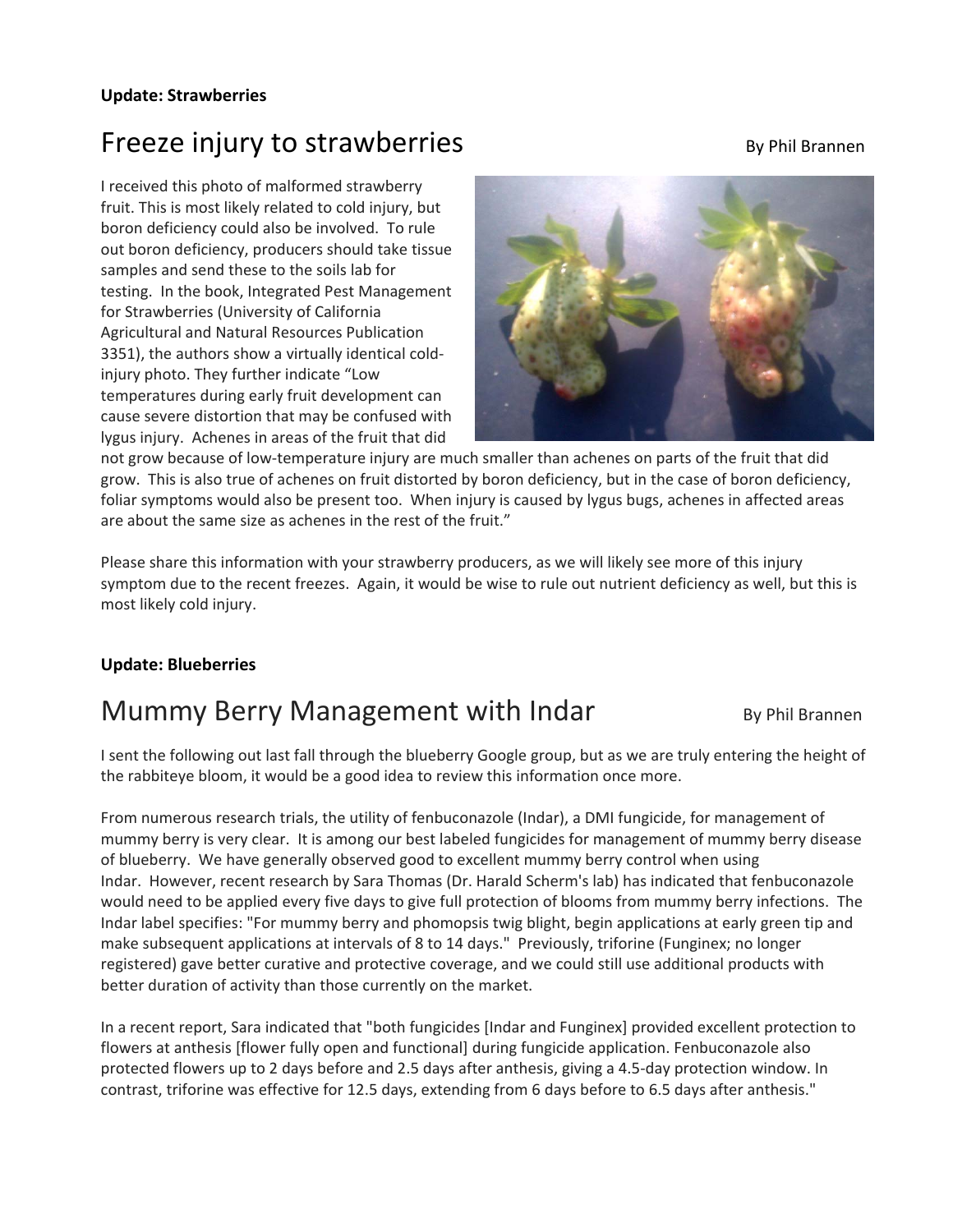Based on this recent research, Indar should be applied with the "tightest" possible legal schedule of eight days between applications, and it should always be applied in combination with Captan to prevent rots. In addition, other fungicides with different modes of action should be alternated periodically with Indar + Captan for mummy berry resistance management. We do not have information on the protective/curative properties of the other DMI fungicides (Orbit and generics, Quash, etc.), but in the absence of this information, I would likewise use the shortest interval between applications for these as well.

Please feel free to share this information with your commercial blueberry producers.

#### **Update: Greenhouse/Nursery Ornamentals**

### Downy mildew on Shrub Roses By Jean Williams-Woodward

Cooler, wet weather this spring makes for ideal conditions for downy mildew disease development. Roses, particularly shrub roses such as Knock-Out® and Drift® roses within nurseries are very susceptible to downy mildew. Since propagation of Knock‐Out and Drift roses is illegal, growers have or will be receiving their liners for finishing now. Downy mildew can be a systemic disease, and downy mildew sporulation has been seen off the roots of ornamental plants, including roses and Coreopsis (tickseed). Systemically infected plants carry the pathogen within the xylem. Plants systemically infected with downy mildew often show poor, off‐color and distorted growth. Within nurseries with daily overhead irrigation and often within poly‐covered houses for winter protection, downy mildew diseases can become epidemic causing leaf drop and leaf blighting. Downy mildew symptoms on rose include purplish, often angular, lesions along leaf veins and purplish‐red stem lesions (see images). Leaf drop is also very common on infected plants.



A downy mildew management program developed by Mary Hausbeck (Michigan State University) and Margery Daughtrey (Cornell University) based on experimental data of Hausbeck (cucurbit and coleus downy mildew); Daughtrey (coleus and impatiens downy mildew); and Colleen Warfield, Ball Horticultural Company (impatiens downy mildew) is below. Although, the program was not developed specifically for rose downy mildew, it is applicable to all downy mildews on ornamentals. It contains two parts, a preventive program when downy mildew has not been found (yet) within the nursery and a management program when it is present and symptoms are evident. Notice that preventive fungicide applications are at two‐week intervals using the lower labeled rates compared to management applications that are applied weekly and at the higher labeled rates.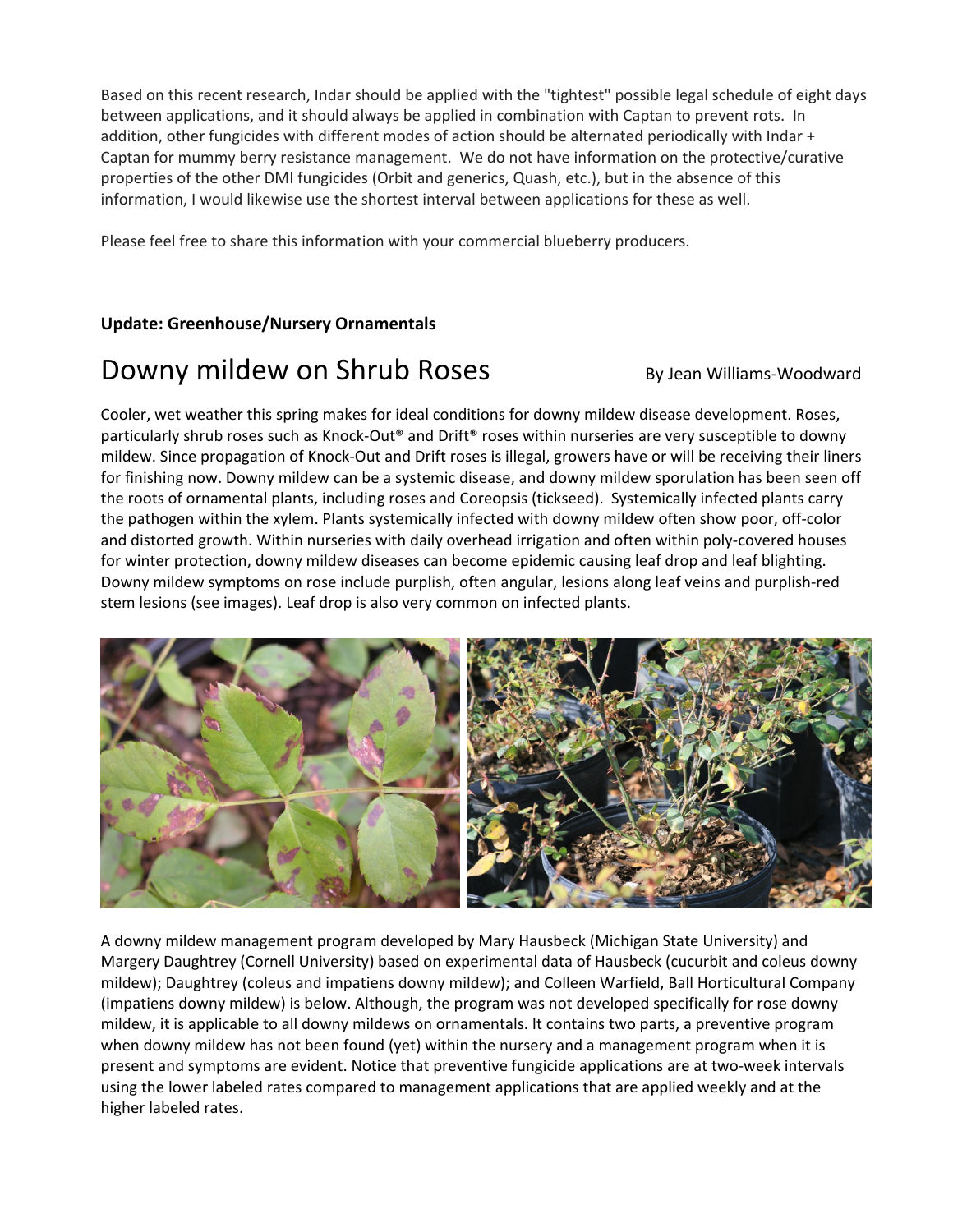#### **Downy Mildew PREVENTIVE Program:**

**1.** *First and last application:* Subdue MAXX (mefenoxam) (1.0 oz/100 gal) + Adorn (fluopicolide) (2.0 oz/100 gal) drench. Treat soon after plants are received unless propagator has treated just before shipment.

**2.** *Two weeks later:* A strobilurin (Compass O or Disarm O or Heritage or Insignia or Pageant) spray, using high label rate tank mixed with mancozeb (e.g. Protect T/O, Fore, or Dithane at 1-2 lb/100 gal)

**3.** *Two weeks later:* Segway (cyazofamid) (2.1 fl oz/100 gal) spray

**4.** *Two weeks later:* Stature SC (6.12 fl oz/100 gal) spray

**5.** *Repeat # 2, 3, 4 at two‐week intervals, as needed.* 

**Last application, shortly before shipment:** Subdue MAXX + Adorn drench, as in #1

#### **Downy mildew MANAGEMENT Program:**

**1.** *First and last application:* Subdue MAXX (1.0 oz/100 gal) + Adorn (2.0 oz/100 gal) drench. Treat soon after plants are received unless propagator has treated just before shipment.

**2.** *One week later:* A strobilurin (Compass O or Disarm O or Heritage or Insignia or Pageant) spray, using high label rate + mancozeb (e.g. Protect T/O, Fore, or Dithane at 1-2 lb/100 gal) as a tank mix

**3.** *One week later:* Segway (3.5 fl oz/100 gal) spray + mancozeb (as above)

**4.** *One week later:* Stature SC (12.25 fl oz/100 gal) + mancozeb spray (as above)

**5.** *Repeat # 2, 3, 4 at one‐week intervals as needed.*

**Last application, shortly before shipment:** Subdue MAXX + Adorn as in #1

#### **\*Several notes about this program:**

- **FenStop** (fenamidone) is another strobilurin for use on downy mildew diseases; however, it is only labeled for use in greenhouses.
- **Adorn** (fluopicolide) is very good on downy mildew diseases, but it must be tank mixed with another downy mildew fungicide per label restrictions.
- Roses are not listed on the **Adorn** or the **Segway** (cyazofamid) product labels. If these products have not been used on roses within your nursery, then test them for possible phytotoxicity prior to using on entire crop.
- Downy mildew pathogens can develop **fungicide resistance**; therefore, rotation of products with different modes of action (i.e. different FRAC code numbers) is necessary.



Downy mildew sporulation on the backside of rose leaves *(Photo by Kari Whitley)*